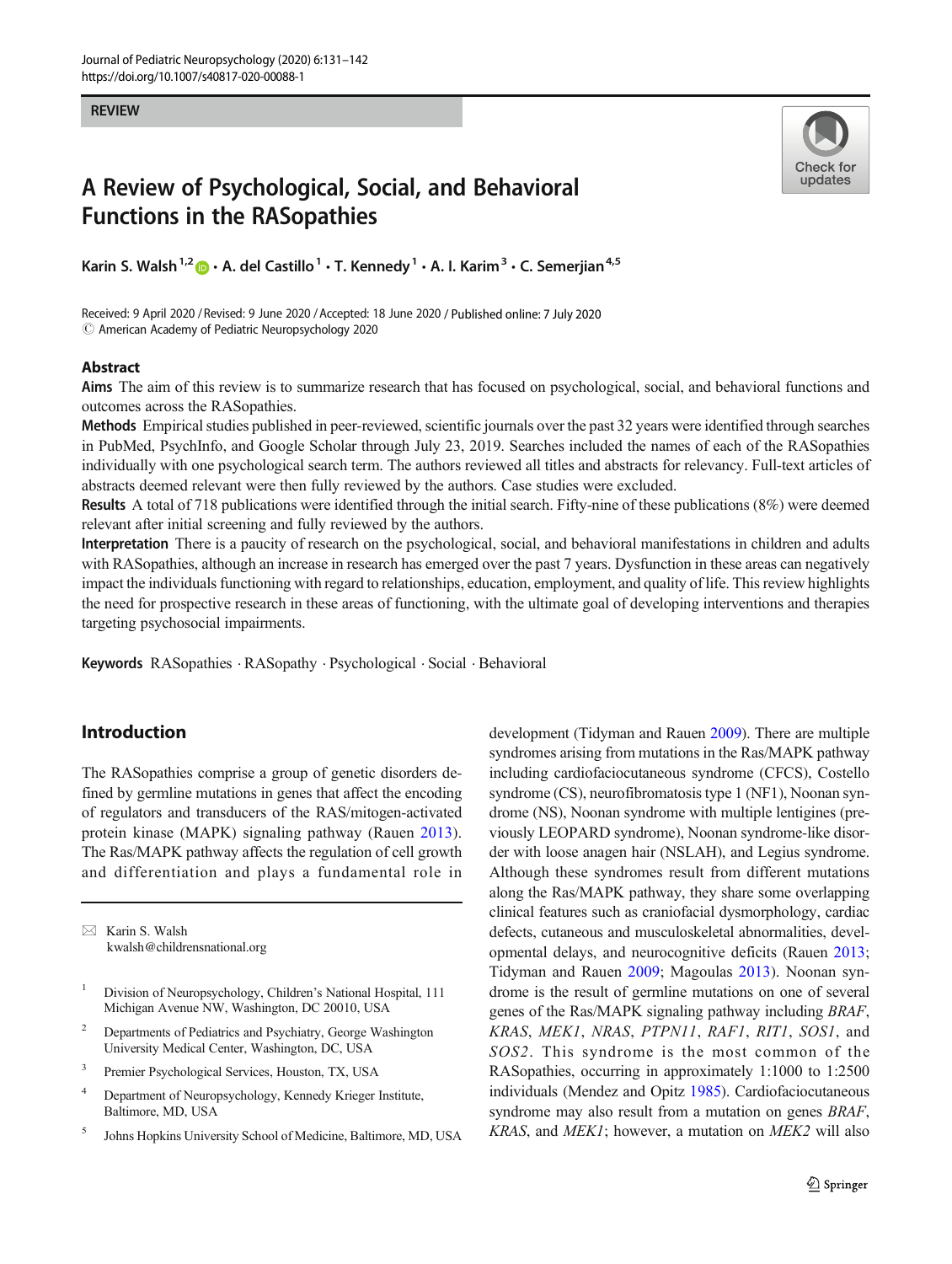result in the syndrome. In contrast, CS, NF1, LS, NSLAH, and Legius syndrome are single-gene disorders involving HRAS, NF1, PTPN11, SHOC2, and SPRED1, respectively.

Disruptions in typical development across varying domains have been well established in many of the RASopathies, and cognitive deficits are some of the most well-known morbidities in many of these syndromes (Rauen [2013](#page-10-0); Axelrad et al. [2011;](#page-9-0) North et al. [2002](#page-10-0); van der Burgt et al. [1999\)](#page-11-0). In a murine model, mutations in the RAS signaling pathway, which plays a vital role in synaptic plasticity, learning, and memory, have been associated with cognitive deficits (Costa et al. [2002](#page-9-0); Krab et al. [2008\)](#page-10-0). Studies examining the cognitive deficits across the RASopathies have provided insight on the possibility of genotype-phenotype correlations between the mutated gene and the severity of cognitive difficulties (Alfieri et al. [2014\)](#page-8-0).

Although the RAS/MAPK signaling pathway has been proposed as a key determinant of cognitive and behavioral impairments in the RASopathies (Krab et al. [2008](#page-10-0); Packer [2012\)](#page-10-0), research dedicated to understanding the neuropsychiatric profiles and potential phenotypes within and across these syndromes is far less prominent. The research that has focused on neuropsychiatric function and dysfunction in these syndromes has generally revealed that patients with RASopathies experience more behavioral, psychological, and social difficulties than the general population (Alfieri et al. [2014](#page-8-0); Pierpont and Wolford [2016](#page-10-0)). Understanding the full scope of neuropsychiatric disorders and psychosocial deficits is crucial to implementing appropriate clinical care options to ensure positive patient outcomes and the patient's overall well-being, particularly as cognitive and emotional deficits are commonly co-occurring (Jarrett and Ollendick [2008;](#page-9-0) Garg et al. [2013a](#page-9-0)).

The purpose of this review is to present a comprehensive description of the existing literature on psychosocial, emotional, and behavioral functioning in the RASopathies and to highlight the importance of psychological function and dysfunction in these syndromes with the goal of increasing awareness and encouraging the development of collaborative research into the manifestations and mechanisms of these problems within and across the RASopathies.

## Methods

This comprehensive review includes all empirical studies published in peer-reviewed, scientific journals over the past 32 years, since the first published research on neuropsychiatric, psychological, and emotional functioning in individuals with any of the RASopathies. Articles were identified through searches within electronic literature databases PubMed, PsychInfo, and Google Scholar. The databases were last searched on July 23, 2019. Searches included the names of each of the RASopathies (cardiofaciocutaneous syndrome, Costello syndrome, neurofibromatosis type 1, Noonan syndrome, LEOPARD syndrome, Noonan syndrome with multiple lentigines, Noonan syndrome-like disorder with loose anagen hair, and Legius syndrome). Searches were conducted with one syndrome at a time combined with one psychological search term including the following: anxiety, depression, internalizing, externalizing, behavior, social, social skills, autism, and autism spectrum disorder (ASD). Studies were eligible for inclusion if they were (a) published in a peerreviewed scientific journal; (b) included psychological, behavioral, or social outcomes in one of the RASopathies; (c) were written in or translated into English; and (d) were not case studies.

The authors reviewed all titles and abstracts of the articles retrieved through the searches for relevancy and exclusion criteria. Full-text articles of selected articles were then obtained and fully reviewed by the authors. Additionally, reference sections of relevant full-text articles were scanned to identify articles not found in original literature searches.

## Results

A total of 718 abstracts were obtained based on the initial searches as described above. Of those, 59 were retained as relevant and meeting inclusion criteria. Research on neurofibromatosis type 1 (NF1) was the most prominent, followed by Noonan syndrome (NS), Costello syndrome (CS), cardiofaciocutaneous syndrome (CFCS), and Noonan syndrome with multiple lentigines (NSML). Very little research has been published in this area on Legius syndrome (LS) and Noonan syndrome-like disorder with loose anagen hair (NSLAH). The initial NF1 search yielded 544; 504 were deemed not relevant for the purposes of this review (see the "Methods" section above), and 40 were included. Of the 128 articles found in the NS search, 13 were included in this paper. Ten of the 56 articles found in the CS search were included as well. Half of the 14 articles found in the CFCS search were deemed not relevant. Only two articles were found in each the NSLAH and LS search; one was included for LS, while none were deemed relevant for NSLAH. Of the 718 abstracts reviewed, 30 discussed multiple RASopathies; eight of these articles were included in this paper. Brief summaries of all included and excluded articles are presented in Tables [1](#page-2-0) and [2.](#page-2-0)

## Cardiofaciocutaneous Syndrome

Although there have been relatively few studies that have reported on the emotional, behavioral, and social functioning of individuals with CFCS, there is a general consensus in the existing literature that individuals with CFCS experience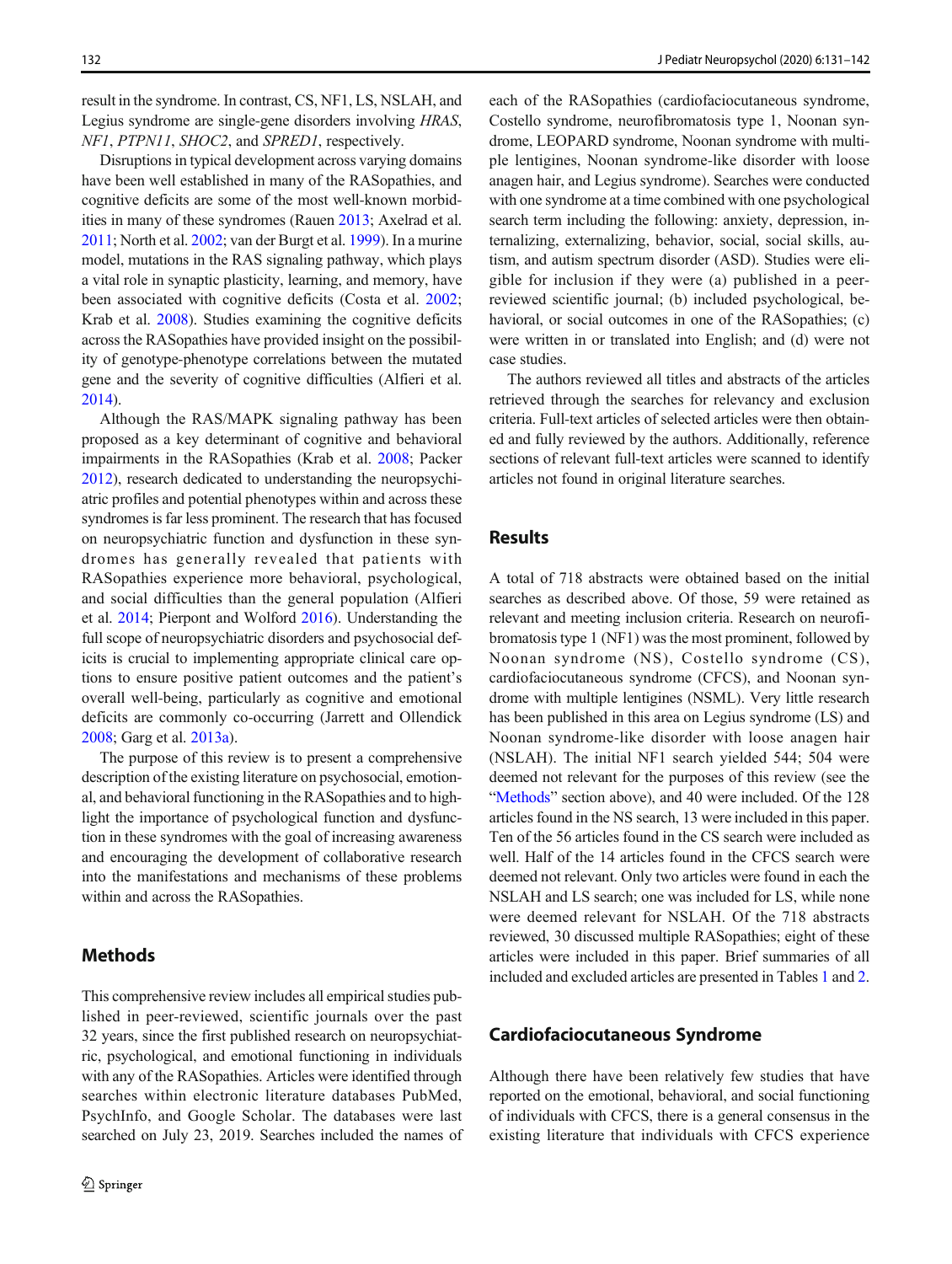#### <span id="page-2-0"></span>Table 1 Results of publication search and review

|                    |                                          | Unique Articles (not repeated across more than one RASopathy) |                                 |                                         |                                                               |                                                                        |                               |                                                                 |  |  |
|--------------------|------------------------------------------|---------------------------------------------------------------|---------------------------------|-----------------------------------------|---------------------------------------------------------------|------------------------------------------------------------------------|-------------------------------|-----------------------------------------------------------------|--|--|
|                    | Cardiofaciocutaneous<br>syndrome $(n=5)$ | Costello<br>syndrome<br>$(n=45)$                              | Noonan<br>syndrome<br>$(n=100)$ | Neurofibromatosis<br>type 1 $(n = 526)$ | Noonan<br>syndrome<br>with multiple<br>lentigines<br>$(n=10)$ | Noonan syndrome-<br>like disorder with<br>loose anagen hair<br>$(n=2)$ | Legius<br>syndrome<br>$(n=0)$ | Found in<br>multiple<br>RASopathies<br>(duplicates;<br>$n = 30$ |  |  |
| Total<br>excluded* | $n = 3$                                  | $n = 39$                                                      | $n = 93$                        | $n = 490$                               | $n=10$                                                        | $n=2$                                                                  | $n=0$                         | $n=22$                                                          |  |  |
| Total<br>included  | $n=2$                                    | $n = 6$                                                       | $n=7$                           | $n = 36$                                | $n=0$                                                         | $n=0$                                                                  | $n=0$                         | $n=8$                                                           |  |  |

\* See Table 2

difficulties in all of these areas. In recent studies examining social difficulties in multiple RASopathies, it was demonstrated that individuals with CFCS are more likely to exhibit social difficulties and autistic traits than any of the other RASopathies (Alfieri et al. [2014](#page-8-0); Adviento et al. [2014](#page-8-0)).

A higher proportion of individuals with CFCS scored above the threshold suggestive of autism on the Social Communication Questionnaire (SCQ; 54%) and the Modified Checklist for Toddlers/SCQ combined (M-CHAT; 64%) than other RASopathies (including NF1, Noonan syndrome, Costello syndrome, and NSML/LEOPARD syndrome) or non-affected sibling controls (Alfieri et al. [2014](#page-8-0); Adviento et al. [2014](#page-8-0)). In those individuals with CFCS that scored above the threshold for autistic traits, 71% met criteria for ASD based on DSM-IV-TR diagnostic criteria (Adviento et al. [2014](#page-8-0)). Individuals with CFCS also exhibited significantly higher levels of social impairment on the Child's Behavior Checklist (CBCL) and the Social Responsiveness Scale (SRS) compared with the other RASopathies, but lower levels of impairment on the SRS than individuals with idiopathic ASD (Alfieri et al. [2014;](#page-8-0) Adviento et al. [2014\)](#page-8-0).

Beyond ASD symptom screening measures, more recent research has taken a more comprehensive diagnostic approach, using the Autism Diagnostic Observation Schedule (ADOS) and the Autism Diagnostic Interview-Revised (ADI-R) in children with CFCS, which are considered the "gold standard" in diagnostic evaluations for autism. Garg and colleagues (Garg et al. [2017](#page-9-0)) administered the ADOS and the ADI-R to a cohort of nine children with CFCS and their parents, and eight (89%) of those children met criteria for ASD.

Although research indicates that a higher percentage of individuals with CFCS experience social deficits than other RASopathies, there is limited research comparing the emotional and behavioral functioning of CFCS and the other syndromes. Problems in these areas can be described broadly as internalizing or externalizing. Internalizing symptoms are those that do not have obvious outward signs or specifically impact the person's environment (e.g., symptoms of withdrawal, anxiety, depression). In contrast, externalizing symptoms are those that are shown outwardly and can have an impact on the people and things in the person's environment (e.g., oppositional, aggressive, and rule-breaking behaviors). In individuals with CFCS, 29–50% have been described as presenting with internalizing symptoms in the borderline to clinically elevated ranges relative to the normative sample

Table 2 Results of publication search and review, excluded manuscripts by disease and reason

|                       | Unavailable<br>in English | Case study/not a study<br>published in a peer-<br>reviewed journal | Preclinical/<br>animal<br>study | Author name is<br>RASopathy name<br>(e.g., author Noonan) | Unrelated $-$ NON-<br>RAS (not related to<br>any RASopathy) | Unrelated $-$ RAS (related to<br>a RASopathy, but not related<br>to our topic) |
|-----------------------|---------------------------|--------------------------------------------------------------------|---------------------------------|-----------------------------------------------------------|-------------------------------------------------------------|--------------------------------------------------------------------------------|
| <b>Total Excluded</b> | $n = 54$                  | $n = 228$                                                          | $n = 42$                        | $n = 33$                                                  | $n = 80$                                                    | $n = 222$                                                                      |
| <b>CFCS</b>           | $n=0$                     | $n=1$                                                              | $n = 0$                         | $n = 0$                                                   | $n=1$                                                       | $n=1$                                                                          |
| <b>CS</b>             | $n = 0$                   | $n = 5$                                                            | $n=1$                           | $n=27$                                                    | $n=3$                                                       | $n=3$                                                                          |
| <b>NS</b>             | $n = 6$                   | $n = 34$                                                           | $n=3$                           | $n = 6$                                                   | $n = 24$                                                    | $n = 20$                                                                       |
| NF1                   | $n = 47$                  | $n = 168$                                                          | $n = 35$                        | $n = 0$                                                   | $n = 48$                                                    | $n = 192$                                                                      |
| NSML/Leopard $n=0$    |                           | $n=7$                                                              | $n=1$                           | $n = 0$                                                   | $n=1$                                                       | $n=1$                                                                          |
| <b>NSLAH</b>          | $n = 0$                   | $n = 0$                                                            | $n = 0$                         | $n = 0$                                                   | $n=2$                                                       | $n=0$                                                                          |
| Legius                | $n = 0$                   | $n = 0$                                                            | $n = 0$                         | $n = 0$                                                   | $n = 0$                                                     | $n=0$                                                                          |
| Repeats               | $n=1$                     | $n=13$                                                             | $n=2$                           | $n=0$                                                     | $n=1$                                                       | $n = 5$                                                                        |
|                       |                           |                                                                    |                                 |                                                           |                                                             |                                                                                |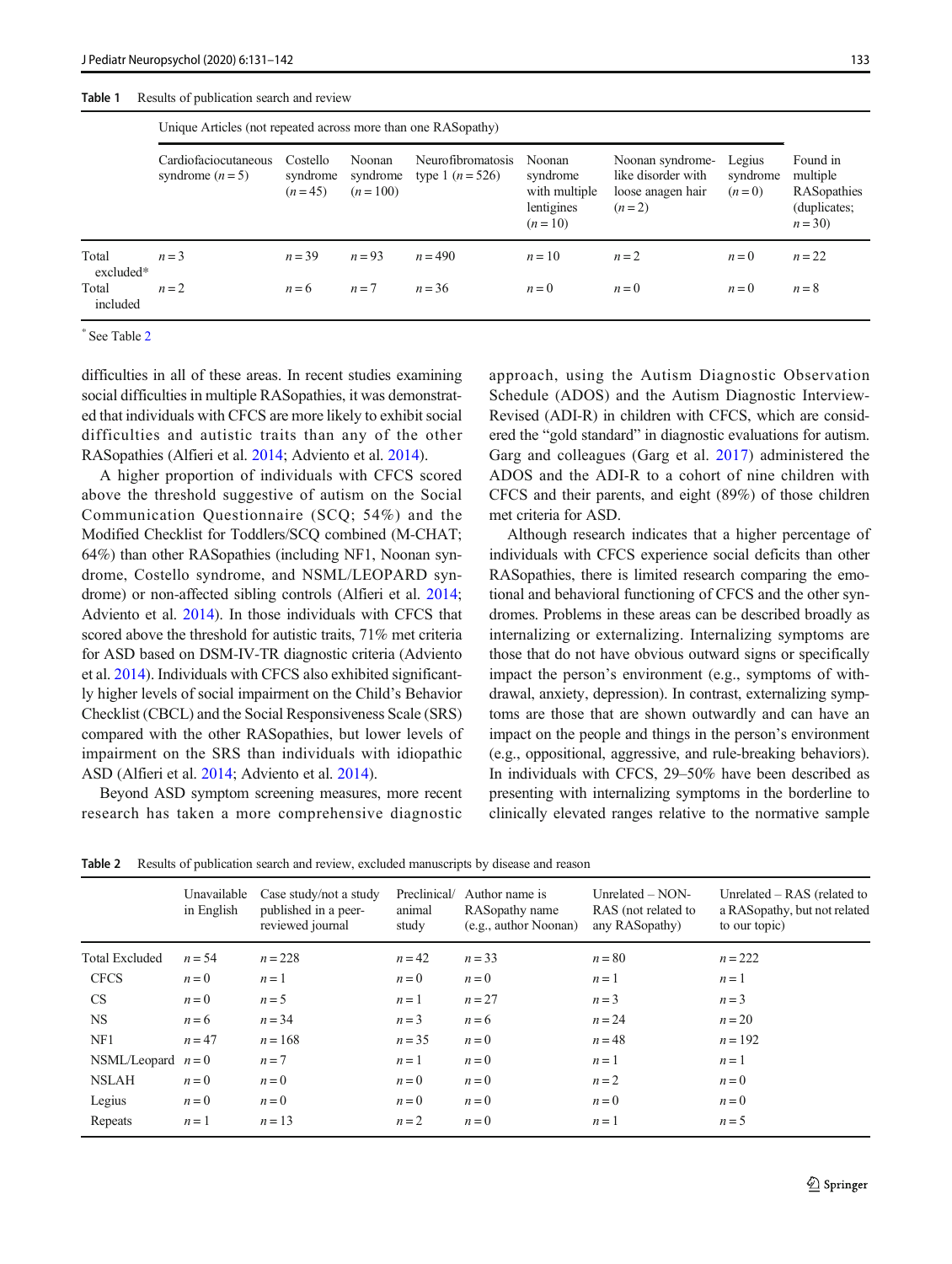on the CBCL. Pierpont and Wolford ([2016\)](#page-10-0) indicated that withdrawn behaviors were reported more frequently by parents than anxious behaviors in their children with CFCS. Rates of internalizing problems have been reported to be higher than rates of externalizing problems in this group by some (Alfieri et al. [2014](#page-8-0); Pierpont and Wolford [2016](#page-10-0)). However, Garg et al. [\(2017\)](#page-9-0) reported higher levels of internalizing (78%) and externalizing (89%) behaviors based on a behavioral observation form completed by the researchers (Test Observation Form; TOF). The TOF defines internalizing behaviors by the empirically based withdrawn/depressed and thought problems scales while oppositional behaviors and attention problems scale items make up externalizing behaviors. The elevated externalizing scale in this study may be driven by the inclusion of attention problems in that scale, given the high prevalence of attention deficits in this population (Garg et al. [2017](#page-9-0)). Attention problems are not included in the CBCL externalizing scale.

There are significant correlations between internalizing behaviors and several modalities of sensory processing, including tactile, visual, or auditory sensitivities, poor auditory filtering, and low energy/stamina in CFCS (Pierpont and Wolford [2016](#page-10-0)). Greater sensory processing difficulties in these areas are associated with more internalizing behaviors (e.g., anxious, withdrawn). Externalizing behaviors were most closely correlated with the sensation-seeking aspect of sensory processing, and social problems were associated with overand under-responsiveness to sensory stimuli (Pierpont and Wolford [2016](#page-10-0)).

The risk for internalizing and externalizing problems in children with CFCS appears to increase with the presence of significant pre- or perinatal complications such as preterm birth and neonatal complications, such that children with such histories demonstrate greater behavioral and emotional problems (Pierpont and Wolford [2016](#page-10-0)). Quality of life (QoL) may be negatively affected by the level of disability in children with CFCS as well (Johnson et al. [2014\)](#page-10-0). Children with CFCS experienced significantly poorer general quality of life, social functioning, and general happiness as well as greater pain/discomfort than the general population based on child and parent report and performance-based assessment of daily functional abilities (Johnson et al. [2014](#page-10-0)). However, adolescents with CFCS (ages 11–18) were reported to be significantly happier and have better general QoL than younger children with CFCS (ages 2–10) suggesting that functioning in these areas may improve with age (Johnson et al. [2014\)](#page-10-0).

## Costello Syndrome

Costello syndrome is characterized by global developmental delays including feeding problems and growth delays, language, and motor delays, as well as orthopedic impairment, cardiac, and neurological complications (Gripp et al. [2010;](#page-9-0) Gripp and Lin [2012](#page-9-0); Schwartz et al. [2017\)](#page-11-0). An age effect in social-emotional functioning is apparent in CS such that younger children demonstrate greater social-emotional difficulties that appear to become less prevalent as the children age, similar to that demonstrated in CFCS and general quality of life (Schwartz et al. [2017;](#page-11-0) Galéra et al. [2006](#page-9-0); Kawame et al. [2003\)](#page-10-0). There is some indication that social functioning is a relative strength in older children with CS relative to their adaptive and intellectual functioning (Axelrad et al. [2011;](#page-9-0) Kawame et al. [2003](#page-10-0); Axelrad et al. [2004](#page-8-0); Axelrad et al. [2007\)](#page-9-0).

In a study conducted by Schwartz et al.  $(2017)$  $(2017)$ , age was significantly associated with exceeding clinical cutoffs for ASD on parent symptom screening report forms (SCQ and M-CHAT). No child in the school-aged group (5–18 years) exceeded the clinical cutoff, whereas 72% of the children in the preschool group  $(≤ 4$  years) met the ASD cutoff on the age appropriate measure (Schwartz et al. [2017\)](#page-11-0). There was a significant correlation between the presence of a gastrostomy tube and meeting symptom criteria for ASD in the preschool aged group (all of the children in the preschool group who met the ASD criteria had a gastrostomy tube). Developmentally, not yet being able to walk, eat solid foods, and not being toilet trained were all associated with meeting ASD criteria in this group. The authors note that in medically complex children, such as these, screening tools can overestimate the prevalence of ASD symptoms, resulting in a high false positive rate (Schwartz et al. [2017](#page-11-0); Johnson and Marlow [2009](#page-9-0)).

These findings support earlier research examining social and emotional behaviors in children with CS. Kawame et al. [\(2003\)](#page-10-0) retrospectively analyzed medical records of children with CS, and found that in infancy, all of the patients exhibited characteristics of irritability, hypersensitivity to sounds and tactile stimuli, sleep disturbances, and excessive shyness with strangers. During infancy, these children also experienced severe feeding difficulties, and as the feeding problems resolved between two and 4 years of age, the symptoms of irritability also decreased, although sensory hypersensitivity remained until the children were older (Kawame et al. [2003](#page-10-0)). When these children were four to 5 years of age, they were reported to be generally happy and social per clinician report (Kawame et al. [2003\)](#page-10-0). Although no standardized psychometric tool was used in the Kawame et al. ([2003](#page-10-0)) study, these findings were supported by a study conducted by Galéra et al. ([2006](#page-9-0)). They indicated that children with CS under age four demonstrated significantly greater symptoms of internalizing problems (specifically anxiety and somatic complaints) than typically developing children in that age range, which the authors attributed to feeding problems and hospitalizations (Galéra et al. [2006\)](#page-9-0). When comparing children with CS ages four and older, there was no significant difference in internalizing problems compared with healthy controls (Galéra et al. [2006](#page-9-0)).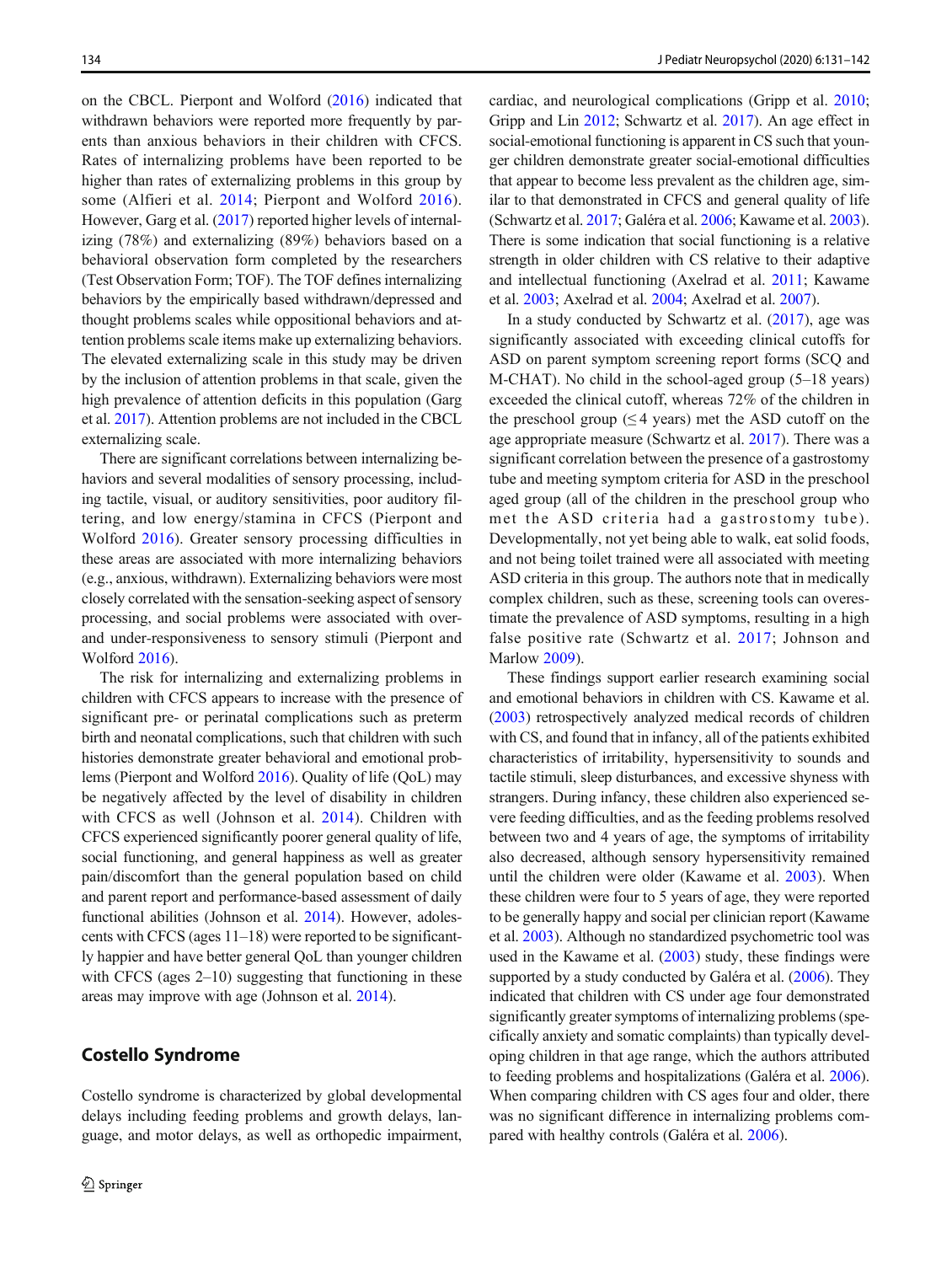In contrast, a study by Axelrad et al. ([2007](#page-9-0)) suggested that their cohorts of children with CS did not "age out" of emotional and behavioral difficulties. However, methodological issues associated with inconsistent measurement may have affected these findings. At the first time-point, 24% of children ages  $2-17$  (M = 10 years) exhibited at-risk or clinically significant internalizing symptoms on the CBCL, while only 6% were displaying elevations in externalizing symptoms (Axelrad et al. [2004\)](#page-8-0). In a separate cohort, children ages 4– 19 years ( $M = 10$  years) showed a high rate of elevated internalizing symptoms (73%), while only 27% were rated as having elevated externalizing symptoms on the Vineland-II Adaptive Behavior Scales Rating Form Maladaptive Behavior Index (Axelrad et al. [2007\)](#page-9-0).

Gender differences have also been documented in children with CS with regard to social-emotional and behavioral functioning (Axelrad et al. [2011;](#page-9-0) Axelrad et al. [2009](#page-9-0)). Using the Vineland-II, caregivers reported significantly more emotional and behavioral concerns in males  $(n = 9)$ , including internalizing problems, externalizing problems, and maladaptive behaviors than females  $(n = 9)$  between the ages of four and 24 (Axelrad et al. [2009\)](#page-9-0). Using a screener for child anxietyrelated disorders, separation anxiety was reported in 39% of the sample, with a greater male prevalence (males 50%, females 33%; 5). This exceeds the prevalence of separation anxiety in the general pediatric population, which ranges from 1.6 to 4% (Kessler et al. [2012](#page-10-0); Pine and Klein [2008\)](#page-10-0). The gender effect may be maintained into adulthood as caregiver report of QoL in adults with CS indicates significantly higher QoL in females compared with males (Hopkins et al. [2010](#page-9-0)).

#### Noonan Syndrome

In addition to research on cognitive deficits within the NS population, there has been a growing literature on the social difficulties experienced by this group of children. Problems with social skills have been identified as one of the most commonly reported challenges in NS (Alfieri et al. [2014](#page-8-0); Wood et al. [1995;](#page-11-0) Pierpont et al. [2015](#page-10-0)). To better understand the social functioning of individuals with NS, research has begun to explore social function and ASD symptomatology in children with NS compared with unaffected siblings. Based on this research, children with NS were reported to have significantly more ASD symptoms and social problems than their unaffected siblings (Adviento et al. [2014](#page-8-0); Pierpont et al. [2015](#page-10-0); Pierpont et al. [2018\)](#page-10-0). Elevated ASD symptomatology and social dysfunction has been reported ranging from 15 to 21% in children with NS, which was consistent with ratings reported in NF1, but higher than unaffected siblings (Adviento et al. [2014](#page-8-0); Pierpont et al. [2018\)](#page-10-0). Pragmatic language deficits and elevated ADHD symptoms were predictive of greater social deficits for all groups (Pierpont et al. [2018\)](#page-10-0). Using gold standard ASD diagnostic approaches (e.g., ADOS and ADI-R), Garg and colleagues (Garg et al. [2017\)](#page-9-0) assessed 40 children with NS and reported that 30% met criteria for ASD, while an additional 30% showed partial features of ASD. These symptoms were not explained by intellectual function (Garg et al. [2017\)](#page-9-0). There are similarities in social dysfunction between children with NS and children with NF1, and the presence of ADHD and social pragmatic deficits predict social skill deficits in both groups (Pierpont et al. [2018\)](#page-10-0). Although much of the research suggests social difficulties within this population, a study examining a small sample of children with NS ( $n = 22$ ) found no significant differences in social skills on the Vineland-II compared with children in the normative population (Pierpont et al. [2009](#page-10-0)). Similarly, another study examining a small sample of children with NS  $(n = 19)$  and their siblings  $(n = 10)$  did not find significant differences in reported social problems on the CBCL between the two groups (Wood et al. [1995\)](#page-11-0).

Research has suggested specific genotype-phenotype patterns in NS with regard to social dysfunction. Alfieri and colleagues (Alfieri et al. [2014](#page-8-0)) demonstrated that patients with NS who had the SOS1 heterozygous mutation were more commonly rated as having social deficits compared with patients with the PTPN11 mutation (50% and 22% respectively); however, a statistically significant difference was not found likely due to a relatively small sample size (Alfieri et al. [2014\)](#page-8-0). In a small study of adult patients with NS, emotion recognition in social situations was moderately impaired. It is reported that there is an increased incidence of alexithymia in adults with NS (Verhoeven et al. [2007\)](#page-11-0). Alexithymia refers to an impairment of the ability to identify and communicate one's emotional state (Sifneos [1973](#page-11-0)). In this small sample, there was a tendency for participants to exhibit an indirect expression of emotions during social interactions resulting in deficiencies of social and emotional recognition and expression (Verhoeven et al. [2007](#page-11-0)). Wingbermuhle and colleagues (Wingbermühle et al. [2009](#page-11-0)) explained that these symptoms closely align with type II alexithymia, which is characterized by sparing affective experience and a normal physiological reaction (Vorst and Bermond [2001\)](#page-11-0). It is hypothesized that because individuals with NS are likely to have observable amiable personality traits (such as agreeableness, friendliness, confidence, and happiness), symptoms of alexithymia and psychopathology may be underreported (Verhoeven et al. [2007;](#page-11-0) Wingbermühle et al. [2009](#page-11-0)).

The literature examining the emotional and behavioral functioning of individuals with NS is variable; this may in part be associated with different methodological approaches and age of the sample. Using self-reported measures, 23% of adults with NS in one study reported having depression and taking anti-depressant medication, while 49% reported being diagnosed and treated with depression and/or anxiety (Noonan [2005;](#page-10-0) Smpokou et al. [2012\)](#page-11-0). Using a symptom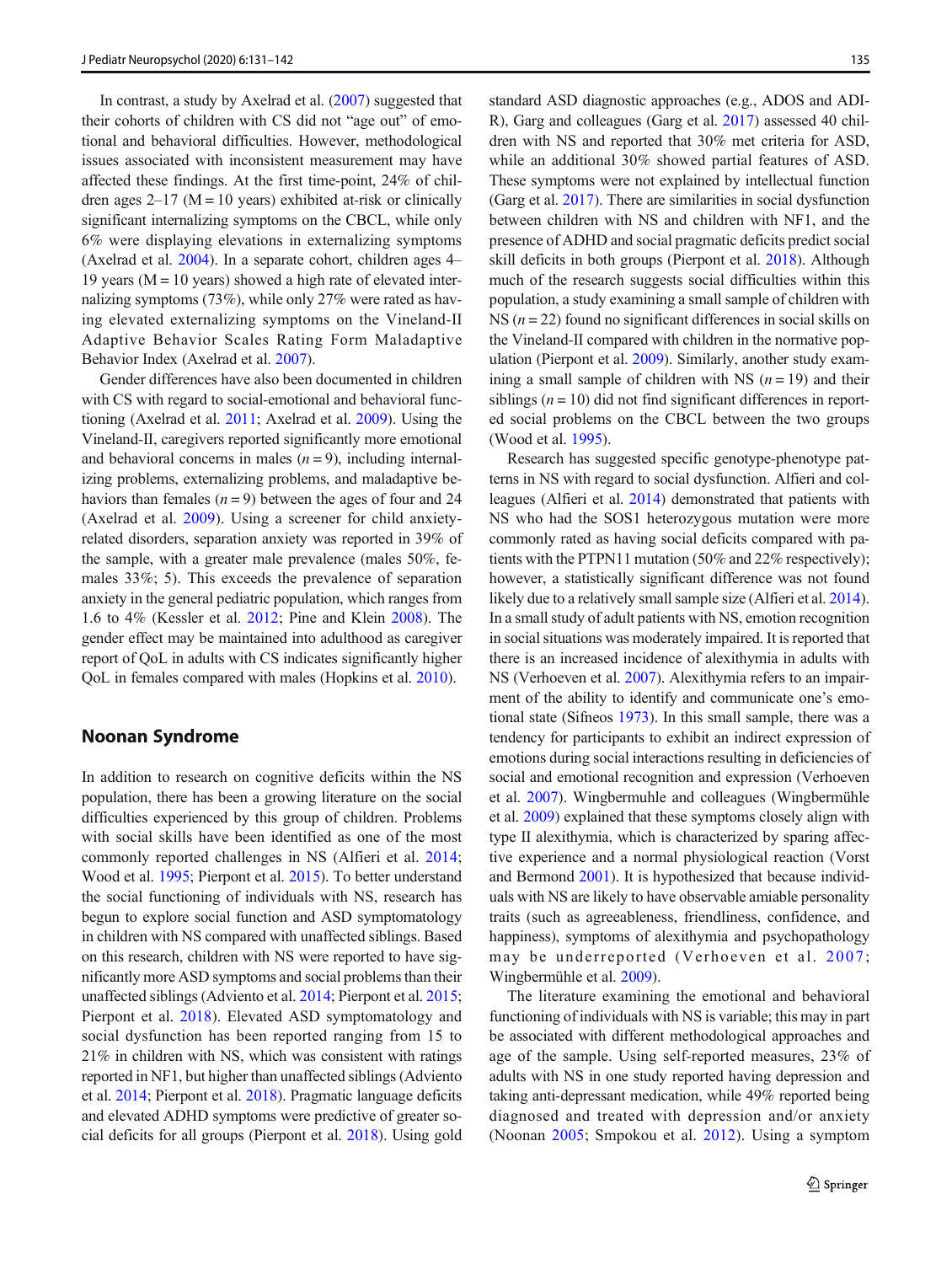checklist (SCL-90-R), a small sample of adults with NS reported having an increased amount of anxiety, depression, and "psychoneuroticism" (Verhoeven et al. [2007](#page-11-0)). However, in a study that included a healthy adult comparison group, there were no significant differences in depressive or anxious symptoms between the groups (Wingbermühle et al. [2012](#page-11-0)). When considering QoL within this age group, adults with NS report having average to above average satisfaction with different aspects of life (Verhoeven et al. [2007;](#page-11-0) Shaw et al. [2007](#page-11-0)). The main reported concern related to the inability to fit in with peers and the feeling that they were lacking an adequate social life (Shaw et al. [2007\)](#page-11-0).

In children with NS, studies have reported mix findings about the prevalence of anxiety and depression. Based on parent ratings, there were no significant differences in rates of anxiety and depression when compared with typically developing children of the same age (van der Burgt et al. [1999](#page-11-0); Wood et al. [1995](#page-11-0); Pierpont et al. [2015\)](#page-10-0). In contrast, Alfieri et al. [\(2014](#page-8-0)) reported that 40% of their sample experienced clinically elevated symptoms of internalizing problems, while 32% experienced behavioral problems, although there was no comparison group. In a study of observed behavioral and emotional symptoms rated by a researcher, children with NS demonstrated significantly greater symptoms of internalizing (47.5%) and externalizing (60%) behaviors (Garg et al. [2017\)](#page-9-0). Using the MASC, a self-report anxiety symptom questionnaire, the prevalence of anxiety symptoms (i.e., general anxiety, separation anxiety, specific/social phobias) was 37%, with another 30% exhibiting sub-clinical anxiety in a group of children with NS (Perrino et al. [2017](#page-10-0)). These levels are 3 times greater than the prevalence of anxiety in an earlier community study of 3479 preadolescent children without NS (Nacinovich et al. [2012\)](#page-10-0). When examining emotional and behavioral problems, parents have been more likely to report difficulties than teachers (Lee et al. [2005](#page-10-0)). This finding may be due to a discrepancy in the perception of the child's functioning by the different reporters, or because more parents returned their forms than teachers. When children with NS were asked to complete a self-esteem questionnaire, they reported having average self-esteem, similar to those of the standardized population (Lee et al. [2005\)](#page-10-0).

# Noonan Syndrome with Multiple Lentigines (Previously LEOPARD Syndrome)

There has been little to no research focused on the socio-emotional, and behavioral functioning of individuals is NSML. The only literature examining these domains had a very small sample of children with NSML (6 participants), and only one was rated as having clinically significant externalizing difficulties, while none of the children with NSML exhibited social difficulties based on the SCQ-L and the M-CHAT (Alfieri et al. [2014](#page-8-0)).

## Legius Syndrome

There has been little to no research focused on the socioemotional and behavioral functioning of individuals with Legius syndrome. A single study examining the behavioral functioning of this population including 15 children with LS and 7 unaffected sibling/family members did not report any significant differences between the groups on the CBCL (Denayer et al. [2011\)](#page-9-0).

# Noonan Syndrome-Like Disorder with Loose Anagen Hair

There has been no research to date examining these domains in individuals with NSLAH.

# Neurofibromatosis Type 1

Research focused on social and psychological profiles in children and adolescents and adults with NF1 has been published sporadically over the past two decades, with an uptick in interest and publications over the past 7 years. Early studies suggest that children with NF1 have significantly more social problems then their unaffected siblings or typically developing peers, with almost 40% of children with NF1 exhibiting elevated social problems based on parent and teacher ratings (Dilts et al. [1996](#page-9-0); Johnson et al. [1999](#page-9-0); Barton and North [2004](#page-9-0)). However, these deficits may not emerge until the school-aged years, as one study showed that preschool aged children (ages 3–6 years) did not exhibit greater psychosocial difficulties than unaffected, age- and SES-matched controls (Klein-Tasman et al. [2013\)](#page-10-0). However, functional communication problems were identified in this very young cohort, generating interest in the role of early communication problems on the development of social-emotional functioning.

Noll et al. ([2007](#page-10-0)) reported that children with NF1 had fewer friendships, were less well-liked by peers, and were more likely to be left out of social situations. Teachers and peers perceived children with NF1 as being more socially sensitive and isolated, displaying fewer leadership behaviors, and having fewer reciprocal friendships. Additionally, greater neurological involvement (e.g., headaches, seizures, CNS tumors, ADHD, learning difficulties) was positively correlated with more social-emotional problems, suggesting that CNS involvement may play a role in identifying children at-risk for social difficulties (Noll et al. [2007](#page-10-0)).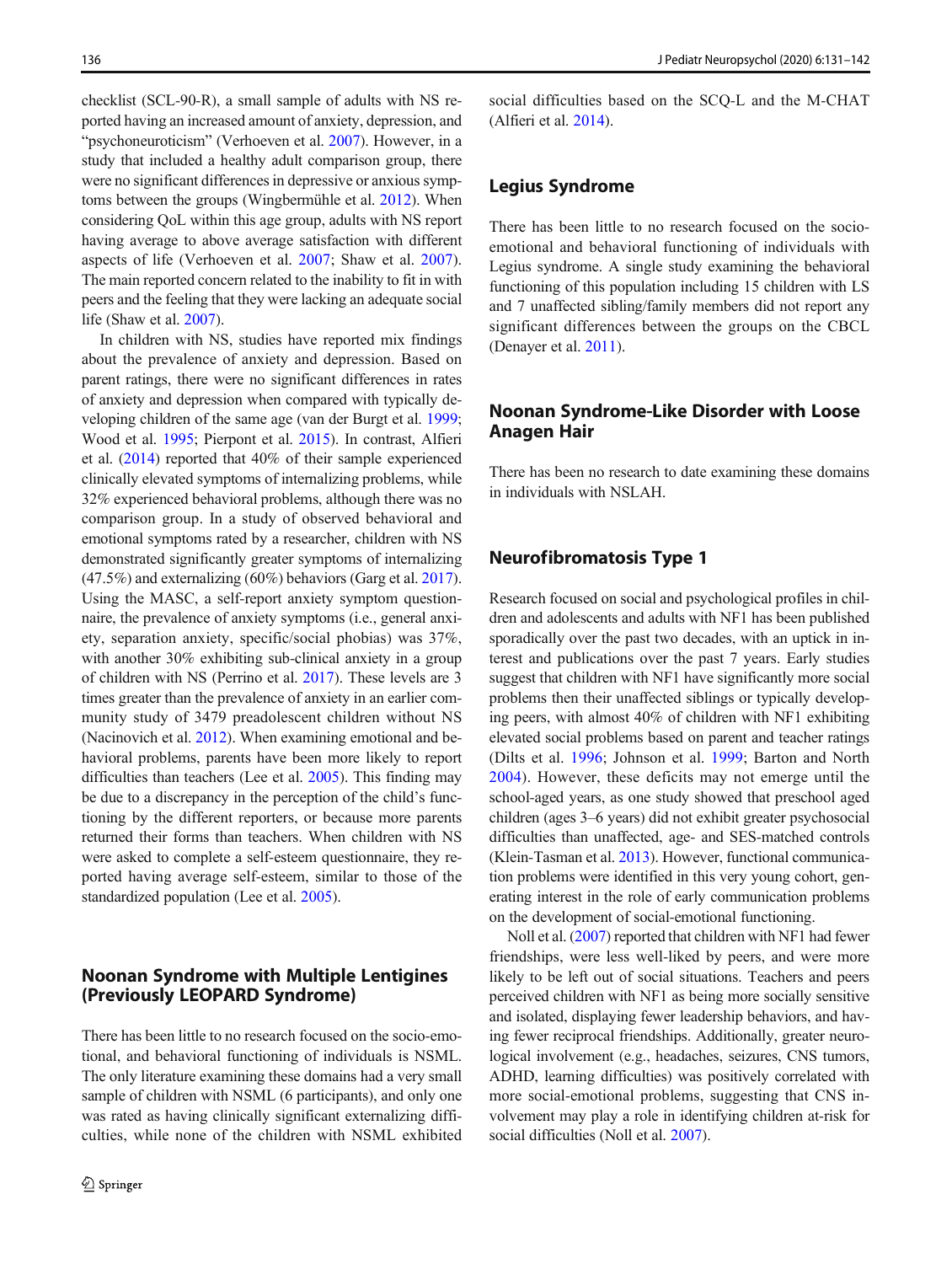School-aged children and adults with NF1 tend to have different self-perceptions of their social functioning than their parents, teachers, peers, or other observers. Self-report measures of social functioning in children and adults with NF1 indicated that they perceived themselves to have good social competence, while other reporters indicate greater problems in this area of functioning (Barton and North [2004;](#page-9-0) Pride et al. [2013\)](#page-10-0). Individuals with NF1 may overestimate their social abilities due to weaknesses in cognitive ability (specifically social cognition) to make a comparative judgment and incorporate feedback from others for an accurate perception of their social environment (Barton and North [2004](#page-9-0)).

The high prevalence of social difficulties in children with NF1 has more recently generated interest in examining the symptom overlap of ASD in NF1. The literature on the prevalence of ASD in children with NF1 remains inconsistent, in part due to varying research methodologies used across studies. Using the Social Responsiveness Scale (SRS; Constantino and Gruber [2005](#page-9-0)), Walsh et al. [\(2013\)](#page-11-0) reported that 40% of their sample reached clinically significant symptom levels, while 14% reached levels consistent with those observed in children diagnosed with idiopathic ASD. Elevated levels of symptomology were not explained by internalizing/ externalizing behavioral disorders or NF1 disease severity (Walsh et al. [2013\)](#page-11-0). In other similar studies, 27–39% of children with NF1 exhibited ASD symptoms in the mild to moderate range on the SRS (Adviento et al. [2014;](#page-8-0) Garg et al. [2013b](#page-9-0); Morris et al. [2016](#page-10-0)). Adviento et al. ([2014\)](#page-8-0) and Morris et al. ([2016\)](#page-10-0) reported that 12.8% and 13.2% (respectively) of their samples presented with ASD symptomatology in the clinically significant range, which is comparable with the findings of Walsh et al. [\(2013\)](#page-11-0). However, Garg et al. [\(2013b](#page-9-0)) reported a higher prevalence (29%) of NF1 participants scoring in this clinically significant range. There appears to be a male predominance of ASD in children with NF1 (2.68:1, male:female), with males also demonstrating greater social communication deficits than females with ASD (Garg et al. [2016](#page-9-0)). Multiple studies have now demonstrated greater social deficits in males with NF1 compared with females (Pride et al. [2013](#page-10-0); Garg et al. [2013b](#page-9-0); Plasschaert et al. [2014\)](#page-10-0). Compared with the normative sample of the ADOS (which included children with idiopathic ASD), children with NF1 showed better eye contact, language and communication skills, and less repetitive behaviors (Garg et al. [2015](#page-9-0)).

Children with ADHD have been shown to demonstrate impaired social functioning. The hallmark symptoms of ADHD include impaired attention and impulse control that interferes with functioning. These symptoms can interfere with social interactions as children with ADHD often interrupt others, miss information secondary to inattention, and have difficulty appreciating the impact of these behaviors on others. As a result, children with ADHD can struggle to develop stable peer relationships as these behaviors may lead to peer rejection (Dumas [1998](#page-9-0)). For individuals with NF1, comorbid ADHD may be a risk factor for social difficulties as the associated behaviors can interfere with the child's ability to develop or perform socially acceptable behaviors (Barton and North [2004](#page-9-0); Mautner et al. [2002](#page-10-0)). Children with both NF1 and comorbid ADHD have shown poor social skills and social competence and greater behavioral problems compared with children with NF1 alone or children with idiopathic ADHD.

Findings from studies investigating the prevalence of ASD symptomatology in children with NF1 have demonstrated a significant relationship between ASD and ADHD symptoms (Walsh et al. [2013](#page-11-0); Garg et al. [2013b\)](#page-9-0). Morris et al. [\(2016](#page-10-0)) reported that they observed a co-occurrence of ADHD and ASD symptomatology in children with NF1. However, rather than ADHD being a risk factor for ASD, they posited that this is a co-occurrence that is a function of the NF mutation causing both disorders (Morris et al. [2016\)](#page-10-0). However, Garg et al. [\(2015\)](#page-9-0) did not show a significant difference in symptoms of hyperactivity, aggressive behaviors, or anxiety compared with children with idiopathic ASD. In fact, ADHD is highly comorbid in idiopathic ASD as well, with prevalence rates of 33–37% (Berenguer-Forner et al. [2015\)](#page-9-0). The relationship between attention deficits and ASD symptoms was recently further elucidated by Lewis et al. ([2018](#page-10-0)), who described significant differences in time attending to faces in social scenes between children with NF1 and healthy controls. Children with NF1 showed diminished time attending to the faces, and this was associated with greater ASD symptom severity (Lewis et al. [2018\)](#page-10-0).

Research has also suggested that deficits in social cognitive function (i.e., "theory of mind," interpretation of social cues, body language, facial expressions, and tone of voice) as well as expressive and receptive language impairments may contribute to social difficulties in children with NF1 (Pierpont et al. [2018](#page-10-0); Dilts et al. [1996;](#page-9-0) Allen et al. [2016;](#page-8-0) Payne et al. [2016](#page-10-0); Eliason [1986;](#page-9-0) North et al. [1995](#page-10-0)). Huijbregts et al. [\(2010\)](#page-9-0) suggested that children and adolescents with NF1 have difficulty in tasks that involve top-down appraisal of social signals and bottom-up encoding of social stimuli. Studies have shown that children with NF1 show deficits compared with typically developing children in facial emotion recognition, with specific problems recognizing and identifying fear and anger facial emotions (Huijbregts et al. [2010;](#page-9-0) Lewis et al. [2017\)](#page-10-0). There were also impairments in facial perception and children with NF1 spent less time viewing the face as a whole, although these difficulties were not associated with the demonstrated problems with facial affect recognition (Lewis et al. [2017\)](#page-10-0). Children with NF1 have also shown to be slower and less consistent than typically developing children in their ability to recognize faces in profile views (Huijbregts et al. [2010\)](#page-9-0). However, when cognitive control was entered as a factor, these differences were no longer significant, supporting the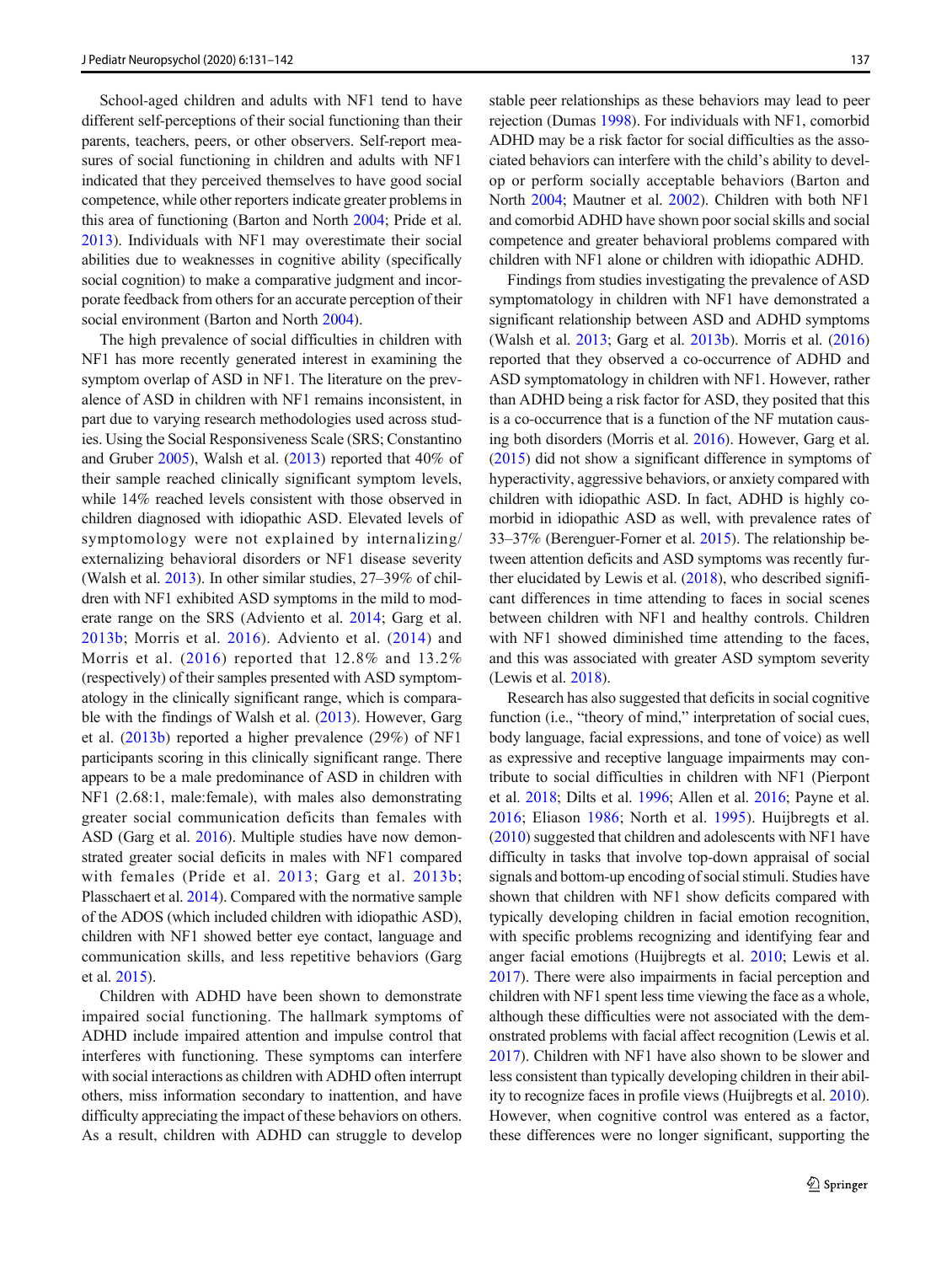hypothesis that cognitive deficits contribute significantly to the impaired social information processing in children with NF1 (Huijbregts et al. [2010\)](#page-9-0). In a study conducted by Huijbregts and de Sonneville [\(2011\)](#page-9-0), autistic traits from the SRS and social skills from the Social Skills Rating System (SRSS; Gresham and Elliot [1990\)](#page-9-0) were significantly related to total cognition on the Amsterdam Neuropsychological Task (ANT; de Sonneville [1999\)](#page-9-0). Social information processing on the ANT was significantly worse for children with NF1 than the comparison group and accounted for group differences in conduct problems (Huijbregts and de Sonneville [2011](#page-9-0)). More specifically, children with NF1 have been shown to be significantly less successful with cognitive sequencing that involved the mental states of others and understanding social scripts than unaffected controls (Payne et al. [2016\)](#page-10-0).

In addition to social difficulties, children with NF1 frequently present with disruptions in emotional and behavioral functioning. Approximately, 40% of children with NF1 exhibit elevated internalizing symptoms (i.e., social withdrawal, somatic complaints, and anxiety/depressive symptoms) relative to the normative sample, and these rates are higher than the prevalence of externalizing behavior problems, which was reported to be about a quarter of the sample in one study (Johnson et al. [1999](#page-9-0); Graf et al. [2006](#page-9-0)). This pattern has been demonstrated across the lifespan in individuals with NF1, signifying the increased risk for developing disorders of depression and/or anxiety and the importance of monitoring these symptoms in NF1 (Dilts et al. [1996](#page-9-0); Johnson et al. [1999;](#page-9-0) Graf et al. [2006;](#page-9-0) Cohen et al. [2015;](#page-9-0) Cipolletta et al. [2017](#page-9-0); Martin et al. [2012;](#page-10-0) Pasini et al. [2012;](#page-10-0) Rietman et al. [2017a](#page-10-0)). In fact, parent-reported elevations of internalizing problems in the preschool years appear to be associated with continued internalizing problems into school age, and these difficulties seem to intensify with time (Rietman et al. [2017a\)](#page-10-0). There is some suggestion that larger cortical volumes found in children with NF1 compared with age- and sex-matched healthy controls may be associated with poorer behavioral presentations (Huijbregts et al. [2015\)](#page-9-0).

Pasini et al. ([2012](#page-10-0)) assessed the presence of anxiety symptoms in children with NF1 using a self-report questionnaire (Multidimensional Anxiety Scale for Children MASC; March et al. [1997\)](#page-10-0), and found that children with NF1 scored significantly higher than a healthy comparison group on the Anxiety Disorder Index and the MASC total score. Within this group, there was a moderate correlation between disease severity, social anxiety, and MASC total score. Parent and teacher ratings from additional studies indicate similar emotional difficulties on the CBCL and Strengths and Difficulties Questionnaire (SDQ; Allen et al. [2016;](#page-8-0) Johnson et al. [2005\)](#page-10-0). When comparing parent reports on the CBCL, children with NF1 were rated as showing more internalizing problems than typically developing children in a healthy comparison group (Allen et al. [2016](#page-8-0)). Parent and teacher ratings indicated elevated levels of internalizing problems, symptoms of anxiety and depression, and thought problems (Dilts et al. [1996;](#page-9-0) Johnson et al. [1999;](#page-9-0) Barton and North [2004;](#page-9-0) Rietman et al. [2017b\)](#page-11-0). In addition, child self-reports also indicated significantly more internalizing problems and somatic complaints than the normative sample (Rietman et al. [2017b](#page-11-0)).

Adults with NF1 also experience internalizing difficulties. In a sample of 498 adults, it was found that over half of the participants scored above the threshold on the Center of Epidemiologic Studies Depression Scale (CES-D; Radloff [1977\)](#page-10-0) indicating that they had a significant level of depressive symptoms and an increased risk for clinical depression (Cohen et al. [2015\)](#page-9-0). The degree of depressive symptoms was strongly correlated with quality of life, with nearly onethird of the variance in overall quality of life explained by level of depressive symptoms.

Many studies report diminished quality of life (QoL) in individuals with NF1, but there are differing opinions as to contributory factors. Regularly taking pain medication correlates with significantly poorer overall QoL and an increased prevalence of depressive and anxiety symptoms (Wolters et al. [2015\)](#page-11-0). Additionally, pain interference, greater disease complications, and social-emotional factors are all significant predictors of overall QoL. Social-emotional problems (caregiverrated depressive symptoms and self-rated social stress) mediated the effects of pain interference on QoL (Wolters et al. [2015\)](#page-11-0). Moderate or severe problems with anxiety and depression, visibility of NF1 symptoms (e.g., dermal neurofibromas, disfigurement), and family influences have also been shown to play a role in well-being and QoL (Cipolletta et al. [2017;](#page-9-0) Coutinho et al. [2015;](#page-9-0) Garwood et al. [2012](#page-9-0); Krab et al. [2009;](#page-10-0) Wolkenstein et al. [2001\)](#page-11-0).

While seemingly less prevalent, externalizing symptoms have been reported as problematic for individuals with NF1 as well. Recently, Rietman et al. [\(2017b\)](#page-11-0) examined behavioral problems in children and adolescents with NF1 based on parent and teacher symptom ratings (CBCL and TRF) as well as self-report (YSR). The study found that parents ( $n = 183$ ) reported more severe behavioral problems over a wider range of areas than teachers  $(n = 173)$ , and teachers reported more behavioral problems than adolescents did  $(n = 88)$ . Externalizing problems were reported as being in the borderline to clinical range by 32% of parents, 22% of teachers, and 17% of adolescent self-reports (Rietman et al. [2017b\)](#page-11-0). The authors suggest that children with NF1 may experience a "positive illusory bias" when rating themselves, which is consistent with research that has shown that children with NF1 rate themselves more positively than their parents on measures including academic functioning and quality of life (Barton and North [2004;](#page-9-0) Krab et al. [2009\)](#page-10-0). Additional studies find that parents and teachers report that children with NF1 display more externalizing problems, aggressive behavior, and conduct problems than typically developing children (Johnson et al. [1999;](#page-9-0)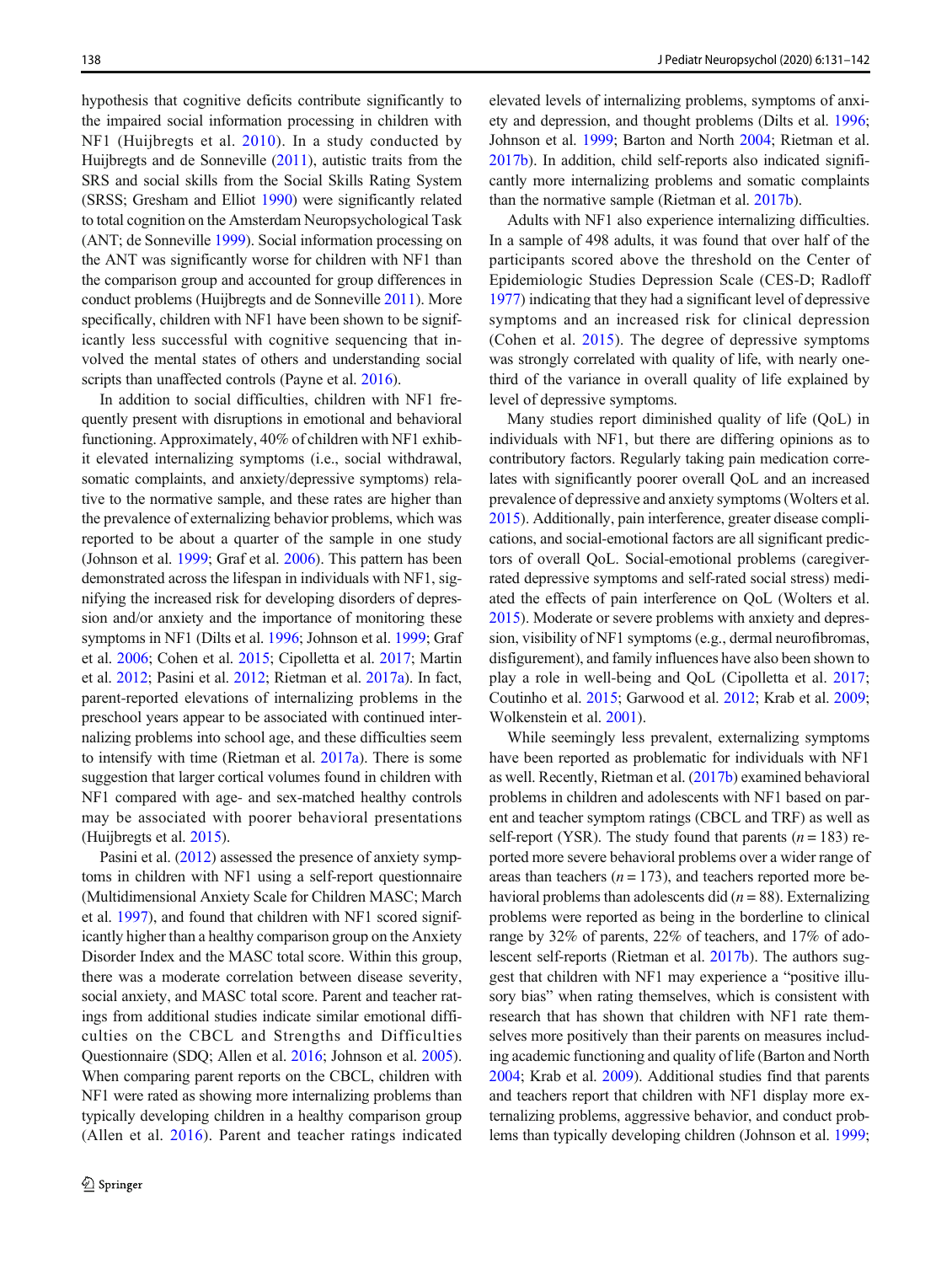<span id="page-8-0"></span>Barton and North [2004;](#page-9-0) Allen et al. 2016; Johnson et al. [2005\)](#page-10-0). Differences have been reported between reports from mothers and fathers of children with NF1. Noll et al. [\(2007\)](#page-10-0) found that mothers described children with NF1 as exhibiting greater total behavior problems, externalizing problems, delinquent, and aggressive behaviors compared with a group of peers. There were no significant differences between these groups when the reporter was the father. A similar pattern emerged with reports of internalizing symptoms within the same study. Children with NF1 were observed by their mothers as having more internalizing symptoms, whereas there were no significant differences according to the fathers' or children's self-report (Noll et al. [2007](#page-10-0)).

#### **Discussion**

This review highlights the general lack of research on the social, emotional, and behavioral functioning of individuals with one of the RASopathies. While some syndromes have received more attention and have produced more research on this topic (e.g., NF1, CFCS), in general, we have little understanding of the prevalence, patterns, and potential genotypephenotype associations within and across these syndromes as it relates to psychological, social, and behavioral functioning. This argues for the need for more attention within the field of RASopathies to prioritize research in these areas, develop studies to increase our understanding of these morbidities, and devise interventions to address identified problems.

In the syndromes for which there is research, there are some unifying themes that may benefit future research and clinical care. These themes do not appear to be present only in the single-gene disorders, rather there are similarities across the RASopathies. Social deficits are one of the most documented areas of difficulty and concern across the syndromes. Associated with these social impairments, research has focused on the presence of ASD symptomatology and diagnosis, and there appears to be a higher prevalence of such symptomatology in the groups studied (e.g., CFCS and NF1). Within NS in particular, there has been a possible genotypephenotype correlation associated with the presence of greater social impairment. The second most studied area related to social-emotional functioning surrounds a general examination of internalizing and externalizing symptoms and problems across the RASopathies. While both internalizing (e.g., anxiety, depression) and externalizing (e.g., oppositionality, aggression) problems are reported in most of the syndromes, there appears to be a predominance of internalizing problems.

The presence of psychological/emotional, social, and behavioral problems can result in reduced quality of life, but can also have a significant negative impact on skills imperative to independence, such as education and employment, establishing and maintaining relationships, and developing the ability

to manage daily living skills. It has been demonstrated across many disease/disorder groups as well as in the general population that the presence of untreated mental health issues has a significant impact on independent adult functioning and quality of life (Woodward and Fergusson [2001;](#page-11-0) Fergusson and Woodward [2002\)](#page-9-0).

Researchers are encouraged to not simply consider these problems within a biological framework, rather to consider a comprehensive biopsychosocial model for understanding the presence of psychological and social impairments in the RASopathies. This will not only allow us to begin to understand these deficits as they relate to the Ras/MAPK pathway, but also to consider environmental, health, and other factors that may be associated with these morbidities. Such an approach also provides greater opportunity for developing the most effective interventions for these problems. Implementing interventions earlier in life has the real potential to not only improve the person's immediate quality of life, but for longterm improvements and increased levels of independence, societal contribution, and life satisfaction.

Authors' Contributions Walsh, KS: Project creation, data collection and preparation, manuscript writing, overall supervision of project

del Castillo A: Data collection and preparation, manuscript writing Kennedy T: Project planning, data collection and preparation Karim AI: Data collection and preparation, manuscript writing Semerjian C: Data collection and preparation, manuscript writing

Funding Information The Jennifer and Daniel Gilbert Foundation Availability of Data and Material All data publicly available

#### Compliance with Ethical Standards

Conflict of Interest The authors declare that they have no conflict of interest.

Ethics Approval Not applicable

Consent to Participate Not applicable

Consent for Publication Not applicable

#### References

- Adviento, B., Corbin, I. L., Widjaja, F., Guillaume, D., Enrique, N., Rosser, T., et al. (2014). Autism traits in the RASopathies. Journal of Medical Genetics, 51(1), 10–20.
- Alfieri, P., Piccini, G., Caciolo, C., Perrino, F., Gambardella, M. L., Mallardi, M., et al. (2014). Behavioral profile in RASopathies. American Journal of Medical Genetics Part A, 164(4), 934–942.
- Allen, T., Willard, V. W., Anderson, L. M., Hardy, K. K., & Bonner, M. J. (2016). Social functioning and facial expression recognition in children with neurofibromatosis type 1. Journal of Intellectual Disability Research, 60(3), 282–293.
- Axelrad, M. E., Glidden, R., Nicholson, L., & Gripp, K. W. (2004). Adaptive skills, cognitive, and behavioral characteristics of Costello syndrome. American Journal of Medical Genetics Part A, 128A(4), 396–400.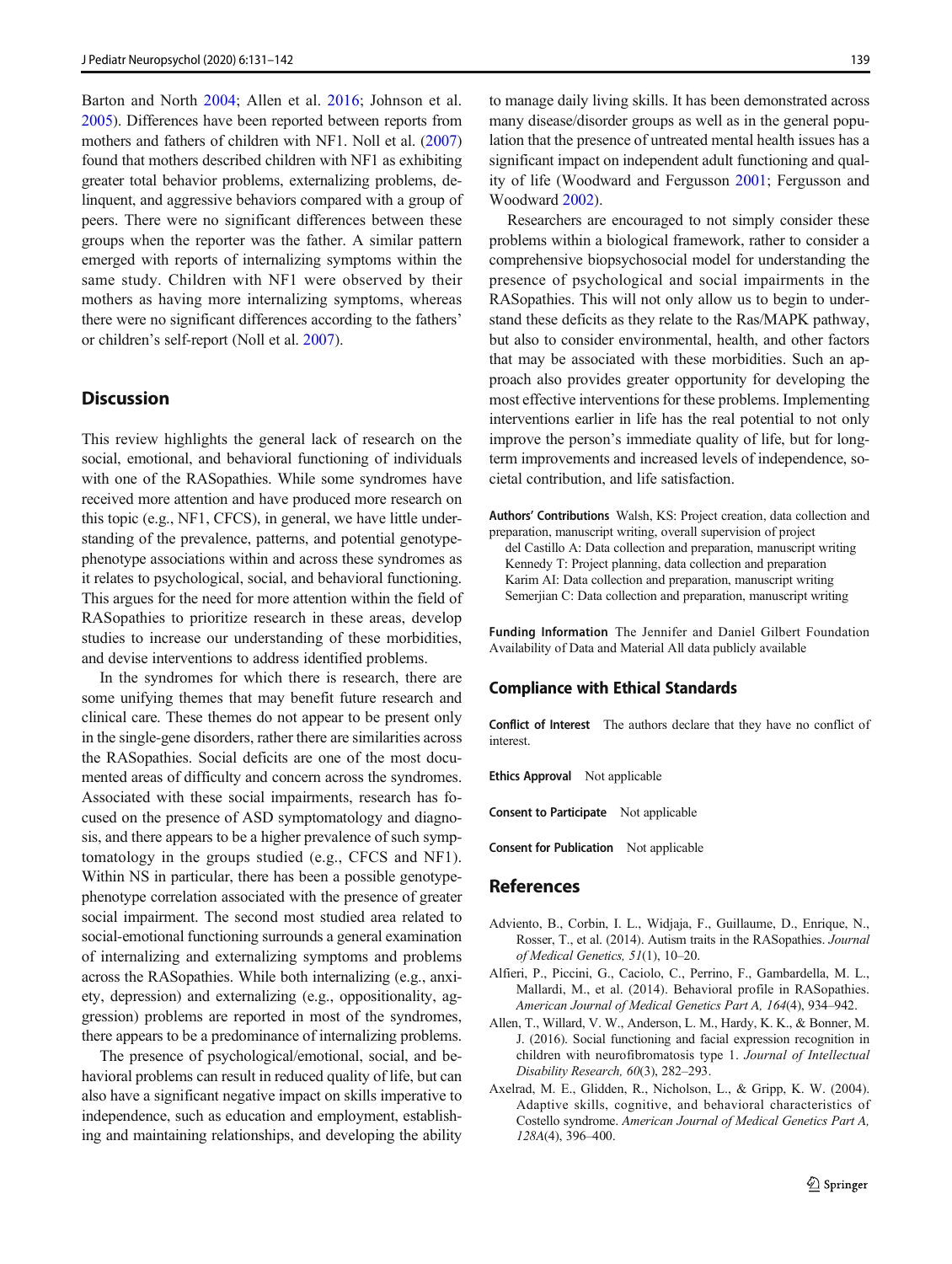- <span id="page-9-0"></span>Axelrad, M. E., Nicholson, L., Stabley, D. L., Sol-Church, K., & Gripp, K. W. (2007). Longitudinal assessment of cognitive characteristics in Costello syndrome. American Journal of Medical Genetics Part A, 143A, 3185–3193.
- Axelrad, M. E., Schwartz, D. D., Fehlis, J., Hopkins, E., Stabley, D. L., Church, K. S., et al. (2009). Longitudinal course of cognitive, adaptive and behavioral characteristics in Costello syndrome. American Journal of Medical Genetics Part A, 149A(12), 2666–2672.
- Axelrad, M. E., Schwartz, D. D., Katzenstein, J. M., Hopkins, E., & Gripp, K. W. (2011). Neurocognitive, adaptive, and behavioral functioning of individuals with Costello syndrome: a review. American Journal of Medical Genetics Part C: Seminars in Medical Genetics, 157(2), 115–122.
- Barton, B., & North, K. (2004). Social skills of children with neurofibromatosis type 1. Developmental Medicine & Child Neurology, 46(8), 553–563.
- Berenguer-Forner, C., Miranda-Casas, A., Pastor-Cerezuela, G., & Roselló-Miranda, R. (2015). Comorbidity of autism spectrum disorder and attention deficit with hyperactivity. A review study. Revista de Neurologia, 50(1), S37–S43 In Spanish.
- Cipolletta, S., Spina, G., & Spoto, A. (2017). Psychosocial functioning, self-image, and quality of life in children and adolescents with neurofibromatosis type 1. Child: Care, Health, and Development, 44(2), 260–268.
- Cohen, J. S., Levy, H. P., Sloan, J., Dariotis, J., & Biesecker, B. B. (2015). Depression among adults with neurofibromatosis type 1: prevalence and impact on quality of life. Clinical Genetics, 88(5), 425–430.
- Constantino, J., & Gruber, C. (2005). The Social Responsiveness Scale Manual. Los Angeles: Western Psychological Services.
- Costa, R. M., Federov, N. B., Kogan, J. H., Murphy, G. G., Stern, J., Ohno, M., et al. (2002). Mechanism for the learning deficits in a mouse model of neurofibromatosis type 1. Nature, 415, 526–530.
- Coutinho, V., Kemlin, I., Dorison, N., Billette de Villemeur, T., Rodriguez, D., & Dellatolas, G. (2015). Neuropsychological evaluation and parental assessment of behavioral and motor difficulties in children with neurofibromatosis type 1. Research in Developmental Disabilities, 48, 220–230.
- de Sonneville, L. M. J. (1999). Amsterdam neuropsychological tasks: a computer aided assessment programme. In B. P. L. M. Den Brinker, P. J. Beek, A. N. Brand, F. J. Maarse, & L. J. M. Mulder (Eds.), Cognitive ergonomics, clinical assessment and computer assisted learning: computers in psychology (pp. 187-203). Leiden: Swets and Zeitlinger, Lisse.
- Denayer, E., Descheemaeker, M.-J., Stewart, D. R., Keymolen, K., Plasschaert, E., Ruppert, S. L., et al. (2011). Observations on intelligence and behavior in 15 patients with Legius syndrome. American Journal of Medical Genetics Part C Seminars in Medical Genetics, 157(2), 123–128.
- Dilts, C. V., Carey, J. C., Kircher, J. C., Hoffman, R. O., Creel, D., Ward, K., Clark, E., & Leonard, C. O. (1996). Children and adolescents with neurofibromatosis 1: a behavioral phenotype. Journal of Developmental & Behavioral Pediatrics, 17(4), 229–239.
- Dumas, M. (1998). The risk of social interaction problems among adolescents with ADHD. Education & Treatment of Children, 21(4), 447–460.
- Eliason, M. J. (1986). Neurofibromatosis: Implications for learning and behavior. Journal of Developmental & Behavioral Pediatrics, 7(3), 175–179.
- Fergusson, D. M., & Woodward, L. J. (2002). Mental health, educational, and social role outcomes of adolescents with depression. Archives of General Psychiatry, 59(3), 225–231.
- Galéra, C., Delrue, M. A., Goizet, C., Etchegoyhen, K., Taupiac, E., Sigaudy, S., et al. (2006). Behavioral and temperamental features of children with Costello syndrome. American Journal of Medical Genetics Part A, 140A(9), 968–974.
- Garg, S., Lehtonen, A., Huson, S. M., Emsley, R., Trump, D., Evans, D. G., et al. (2013a). Autism and other psychiatric comorbidity in neurofibromatosis type 1: evidence from a population-based study. Developmental Medicine & Child Neurology, 55(2), 139–145.
- Garg, S., Green, J., Leadbitter, K., Emsley, R., Lehtonen, A., Evans, D. G., et al. (2013b). Neurofibromatosis type 1 and autism spectrum disorder. Pediatrics, 132(6), e1642–e1648.
- Garg, S., Plasschaert, E., Descheemaeker, M.-J., Huson, S., Borghgraef, M., Vogels, A., et al. (2015). Autism spectrum disorder profile in neurofibromatosis type 1. Journal of Autism & Developmental Disorders, 45(6), 1649–1657.
- Garg, S., Heuvelman, H., Huson, S., Tobin, H., Green, J., & Northern UK NF1 Research Network. (2016). Sex bias in autism spectrum disorder in neurofibromatosis type 1. Journal of Neurodevelopmental Disorders, 8(26). [https://doi.org/10.1186/s11689-016-9159-4.](https://doi.org/10.1186/s11689-016-9159-4)
- Garg, S., Brooks, A., Burns, A., Burkitt-Wright, E., Kerr, B., Huson, S., et al. (2017). Autism spectrum disorder and other neurobehavioral comorbidities in rare disorders of the Ras/MAPK pathway. Developmental Medicine & Child Neurology, 59(5), 544–549.
- Garwood, M. M., Bernacki, J. M., Fine, K. M., Hainsworth, K. R., Davis, W. H., & Klein-Tasman, B. P. (2012). Physical, cognitive, and psychosocial predictors of functional disability and health-related quality of life in adolescents with neurofibromatosis-1. Pain Research and Treatment, 975364. <https://doi.org/10.1155/2012/975364>
- Graf, A., Landolt, M. A., Mori, A. C., & Boltshauser, E. (2006). Quality of life and psychological adjustment in children and adolescents with neurofibromatosis type 1. The Journal of Pediatrics, 149(3), 348–353.
- Gresham, F. M., & Elliot, S. N. (1990). The social skills rating system. Circle Pines: American Guidance Systems, Circle Pines, MN.
- Gripp, K. W., & Lin, A. E. (2012). Costello syndrome: a Ras/mitogen activated protein kinase pathway syndrome (rasopathy) resulting from HRAS germline mutations. Genetics in Medicine, 14(3), 285–292.
- Gripp, K., Hopkins, E., Doyle, D., & Dobyns, W. (2010). High incidence of progressive postnatal cerebellar enlargement in Costello syndrome: brain overgrowth associated with HRAS mutations as the likely cause of structural brain and spinal cord abnormalities. American Journal of Medical Genetics, 152A(5), 1161–1168.
- Hopkins, E., Lin, A., Krepkovich, K., Axelrad, M. E., Sol-Church, K., Stabley, D. L., et al. (2010). Living with Costello syndrome: quality of life issues in older individuals. American Journal of Medical Genetics Part A, 152A(1), 84–90.
- Huijbregts, S., & de Sonneville, L. M. J. (2011). Does cognitive impairment explain behavioral and social problems of children with neurofibromatosis type 1? Behavioral Genetics, 41(3), 430–436.
- Huijbregts, S., Jahja, R., de Sonneville, L., de Breij, S., & Swaab-Barneveld, H. (2010). Social information processing in children and adolescents with neurofibromatosis type 1. Developmental Medicine & Child Neurology, 52(7), 620–625.
- Huijbregts, S. C. J., Loitfelder, M., Rombouts, S. A., Swaab, H., Verbist, B. M., Arkink, E. B., et al. (2015). Cerebral volumetric abnormalities in neurofibromatosis type 1: associations with parent ratings of social and attention problems, executive dysfunction, and autistic mannerisms. Journal of Neurodevelopmental Disorders, 7(32). [https://doi.org/10.1186/s11689-015-9128-3.](https://doi.org/10.1186/s11689-015-9128-3)
- Jarrett, M. A., & Ollendick, T. H. (2008). A conceptual review of the comorbidity of attention-deficit/hyperactivity disorder and anxiety: Implications for future research and practice. Clinical Psychology Review, 28(7), 1266–1280.
- Johnson, S., & Marlow, N. (2009). Positive screening results on the modified checklist for autism in toddlers: implications for very preterm populations. The Journal of Pediatrics, 154(4), 478–480.
- Johnson, N., Saal, H. M., Lovell, A. M., & Schorry, E. K. (1999). Social and emotional problems in children with neurofibromatosis type 1: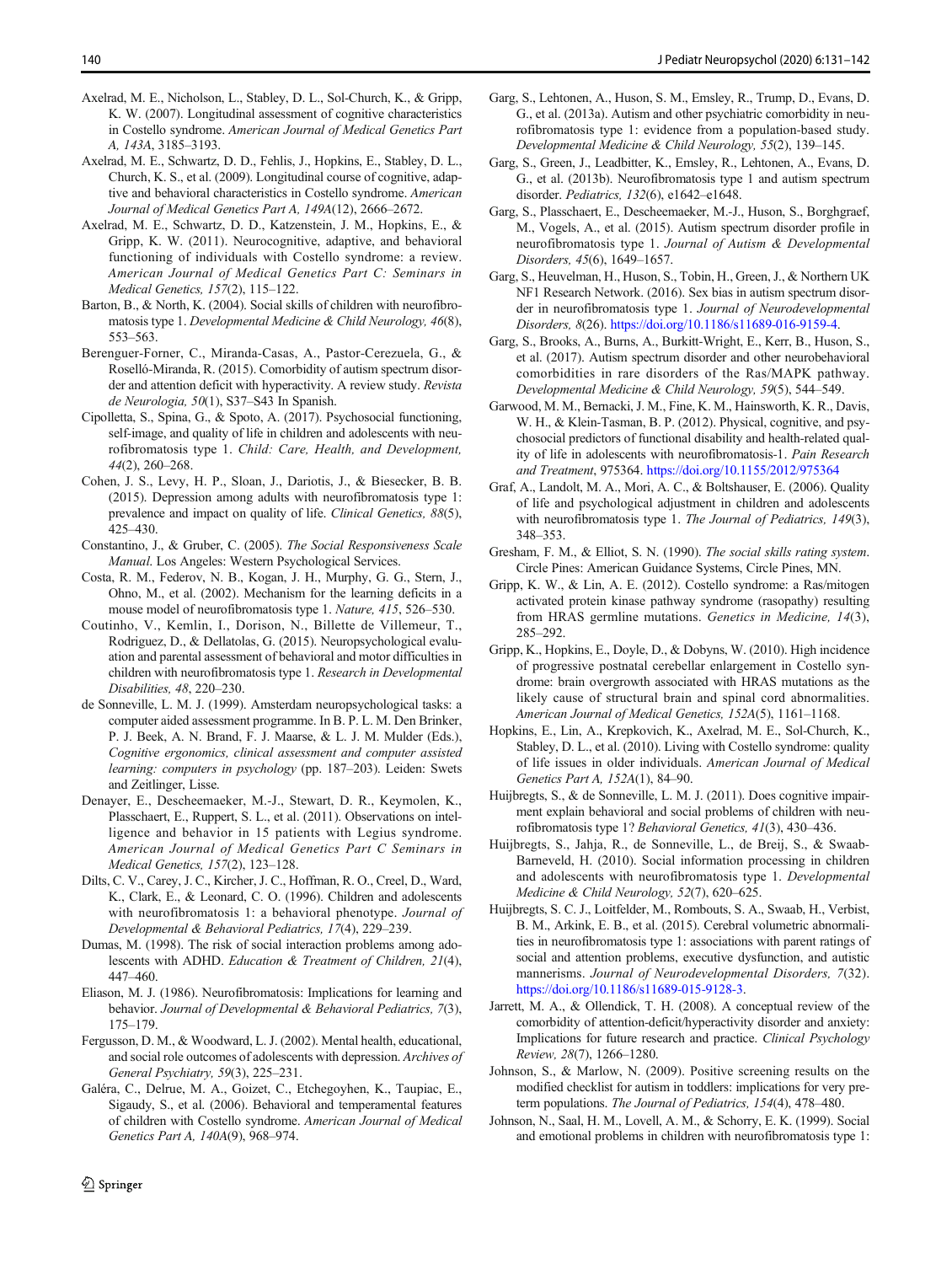<span id="page-10-0"></span>evidence and proposed interventions. The Journal of Pediatrics, 134(6), 767–772.

- Johnson, H., Wiggs, L., Stores, G., & Huson, S. M. (2005). Psychological disturbance and sleep disorders in children with neurofibromatosis type 1. Developmental Medicine & Child Neurology, 47(4), 237–242.
- Johnson, B., Goldberg-Strassler, D., Gripp, K., Thacker, M., Leoni, C., & Stevenson, D. (2014). Function and disability in children with Costello syndrome and cardiofaciocuaneous syndrome. American Journal of Medical Genetics Part A, 167A, 40–44.
- Kawame, H., Matsui, M., Kurosawa, K., Matsuo, M., Masuno, M., Ohashi, H., et al. (2003). Further delineation of the behavioral and neurologic features in Costello syndrome. American Journal of Medical Genetics Part A, 118A(1), 8–14.
- Kessler, R. C., Petukhova, M., Samson, N. A., Zaslavsky, A. M., & Wittchen, H. U. (2012). Twelve-month and lifetime prevalence and lifetime morbid risk of anxiety and mood disorders in the United States. International Journal of Methods in Psychiatric Research, 21(3), 169–184.
- Klein-Tasman, B. P., Janke, K. M., Luo, W., Casnar, C. L., Hunter, S. J., Tonsgard, J., et al. (2013). Cognitive and psychosocial phenotype of young children with neurofibromatosis-1. Journal of the International Neuropsychological Society, 20(1), 88–98.
- Krab, L. C., Goorden, S. M., & Elgersma, Y. (2008). Oncogenes on my mind: ERK and MTOR signaling in cognitive diseases. Trends in Genetics, 24(10), 498–510.
- Krab, L. C., Oostenbrink, R., De Goede-Bolder, A., Aarsen, F. K., Elgersma, Y., & Moll, H. A. (2009). Health-related quality of life in children with neurofibromatosis type 1: contribution of demographic factors, disease-related factors, and behavior. The Journal of Pediatrics, 154(3), 420–425.
- Lee, D. A., Portnoy, S., Hill, P., Gillberg, C., & Patton, M. A. (2005). Psychological profile of children with Noonan syndrome. Developmental Medicine & Child Neurology, 47(1), 35–38.
- Lewis, A. K., Porter, M. A., Williams, T. A., Bzishvili, S., North, K. N., & Payne, J. M. (2017). Facial emotion recognition, face scan paths, and face perception in children with neurofibromatosis type 1. Neuropsychology, 31(4), 361–370.
- Lewis, A. K., Porter, M. A., Williams, T. A., Bzishvili, S., North, K. N., & Payne, J. M. (2018). Attention to faces in social context in children with neurofibromatosis type 1. Developmental Medicine & Child Neurology, 61(2), 174–180.
- Magoulas, P. (2013). RASopathies. Internet page. RASopathiesNet. https://rasopathiesnet.org/rasopathies/.
- March, J. S., Parker, J. D., Sullivan, K., Stallings, P., & Conners, C. K. (1997). The Multidimensional Anxiety Scale for Children (MASC): factor structure, reliability, and validity. Journal of the American Academy of Child. & Adolescent Psychiatry, 36(4), 554–565.
- Martin, S., Wolters, P., Baldwin, A., Gillespie, A., Dombi, E., Walker, K., & Widemann, B. (2012). Social-emotional functioning of children and adolescents with neurofibromatosis type 1 and plexiform neurofibromas: relationships with cognitive, disease, and environmental variables. Journal of Pediatric Psychology, 37(7), 713–724.
- Mautner, V. F., Kluwe, L., Thakker, S. D., & Leark, R. A. (2002). Treatment of ADHD in neurofibromatosis type 1. Developmental Medicine & Child Neurology, 44(3), 164–170.
- Mendez, H. M., & Opitz, J. M. (1985). Noonan syndrome: a review. American Journal of Medical Genetics, 21(3), 493–506.
- Morris, S., Acosta, M., Garg, S., Green, J., Huson, S., Legius, E., et al. (2016). Disease burden and symptom structure of autism in neurofibromatosis type 1: a study of the international NF1-ASD Consortium Team (INFACT). JAMA Psychiatry, 73(12), 1276– 1284.
- Nacinovich, R., Gadda, S., Maserati, E., Bomba, M., & Neri, F. (2012). Preadolescent anxiety: an epidemiological study concerning an

Italian sample of 3,479 nine-year-old pupils. Child Psychiatry & Human Development, 43(1), 27–34.

- Noll, R. B., Reiter-Purtill, J., Moore, B. D., Schorry, E. K., Lovell, A. M., Vannatta, K., et al. (2007). Social, emotional, and behavioral functioning of children with NF1. American Journal of Medical Genetics Part A, 143A, 2261–2273.
- Noonan, J. A. (2005). Noonan syndrome. In S. Goldstein & C. R. Reynolds (Eds.), Handbook of neurodevelopmental and genetic disorders in adults (pp. 308–319). New York: Guilford Press.
- North, K., Joy, P., Yuile, D., Cocks, N., & Hutchins, P. (1995). Cognitive function and academic performance in children with neurofibromatosis type 1. Developmental Medicine & Child Neurology, 37(5), 427–436.
- North, K., Hyman, S., & Barton, B. (2002). Cognitive deficits in neurofibromatosis 1. Journal of Child Neurology, 17, 605–612.
- Packer, A. (2012). RAS Pathway, a potential unifying theory of autism. Internet page. Spectrum. http://sfari.org/news-and-opinion/ directors-columns/2012/ras-pathway-a-potentially-unifying-theoryof-autism.
- Pasini, A., Lo-Castro, A., Di Carlo, L., Pitzianti, M., Siracusano, M., Rosa, C., & Galasso, C. (2012). Detecting anxiety symptoms in children and youths with neurofibromatosis type I. American Journal of Medical Genetics Part B, 159B(7), 869–873.
- Payne, J. M., Porter, M., Pride, N. A., & North, K. N. (2016). Theory of mind in children with neurofibromatosis type 1. Neuropsychology, 30(4), 439–448.
- Perrino, F., Licchelli, S., Serra, G., Piccini, G., Caciolo, C., Pasqualetti, P., et al. (2017). Psychopathological features in Noonan syndrome. European Journal of Paediatric Neurology, 22(1), 170–177.
- Pierpont, E. I., & Wolford, M. (2016). Behavioral functioning in cardiofaciocutaneous syndrome: risk factors and impact on parenting experience. American Journal of Medical Genetics Part A, 170(8), 1974–1988.
- Pierpont, E., Pierpont, M., Mendelsohn, N., Roberts, A. E., Tworog-Dube, E., Rauen, K. A., et al. (2009). Effects of germline mutations in the Ras/MAPK signaling pathway on adaptive behavior: cardiofaciocutaneous syndrome and Noonan syndrome. American Journal of Medical Genetics Part A, 152A(3), 591–600.
- Pierpont, E. I., Tworog-Dube, E., & Roberts, A. E. (2015). Attention skills and executive functioning in children with Noonan syndrome and their unaffected siblings. Developmental Medicine & Child Neurology, 57, 385–392.
- Pierpont, E. I., Hudock, R. L., Foy, A. M., Semrud-Clikeman, M., Pierpont, M. E., Berry, S. A., et al. (2018). Social skills in children with RASopathies: a comparison of Noonan syndrome and neurofibromatosis type 1. Journal of Neurodevelopmental Disorders, 10(21), 1–11.
- Pine, D. S., & Klein, R. G. (2008). Anxiety disorders. In M. Rutter, D. Bishop, D. Pine, et al. (Eds.), Rutter's child and adolescent psychiatry (5th ed., pp. 628–648). London: Blackwell Publishing Ltd..
- Plasschaert, E., Descheemaeker, M. J., Van Eylen, L., Noens, I., Steyaert, J., & Legius, E. (2014). Prevalence of autism spectrum disorder symptoms in children with neurofibromatosis type 1. American Journal of Medical Genetics Part B, 168(1), 72–80.
- Pride, N. A., Crawford, H., Payne, J. M., & North, K. N. (2013). Social functioning in adults with neurofibromatosis type 1. Research in Developmental Disabilities, 34(10), 3393–3399.
- Radloff, L. S. (1977). The CES-D scale: a self-report depression scale for research in the general population. Applied Psychological Measurement, 1(3), 385–401.
- Rauen, K. A. (2013). The RASopathies. Annual Review of Genomics and Human Genetics, 14, 355–369.
- Rietman, A. B., Oostenbrink, R., van Noort, K., Franken, M. J. P., Catsman-Berrevoets, C. E., Aarsen, F. K., et al. (2017a). Development of emotional and behavioral problems in